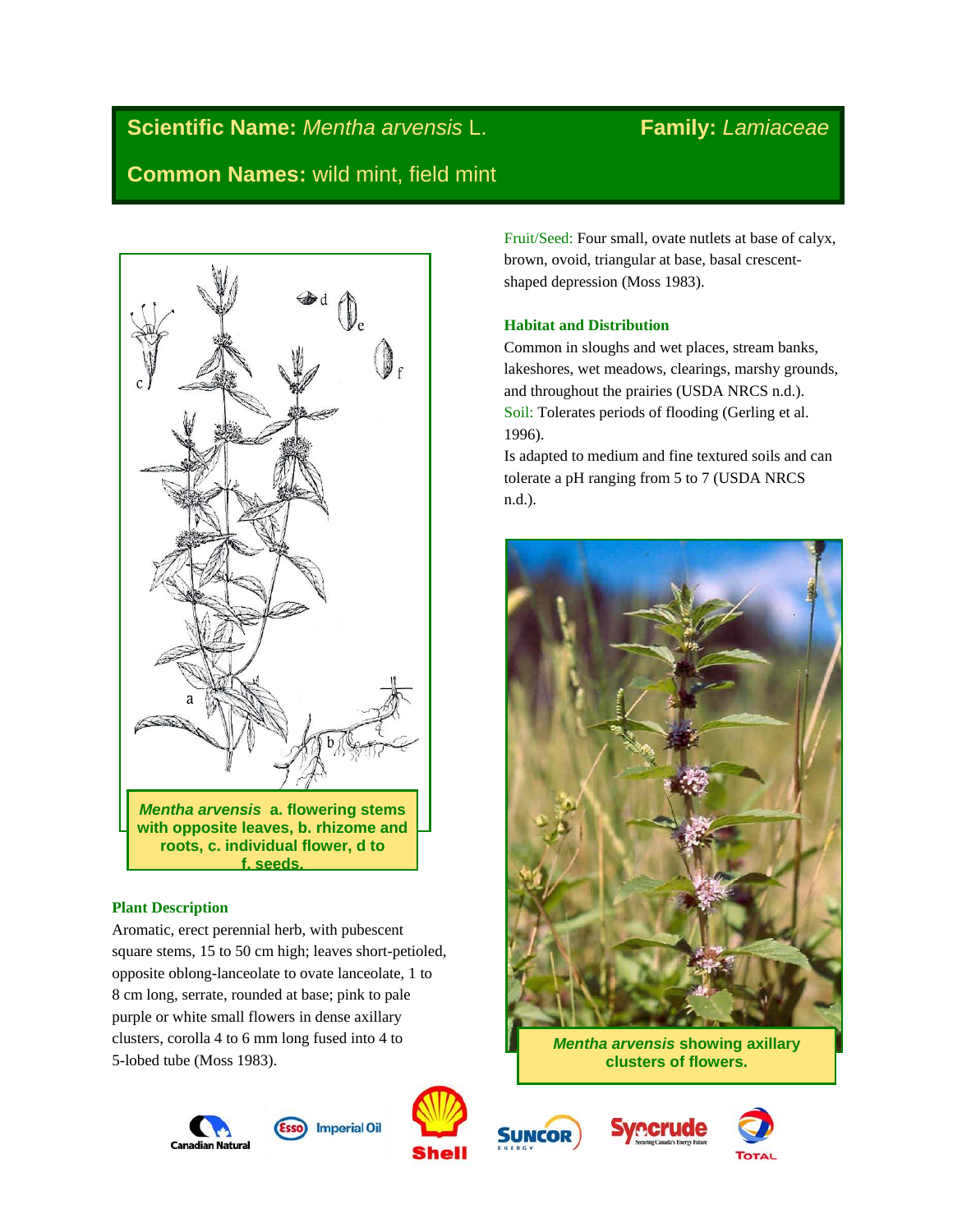Distribution: Widespread across Alberta and much of North America and Eurasia. Circumboreal and circumpolar. Alaska, Yukon, southwestern District of Mackenzie to James Bay, Newfoundland south to California, New Mexico, Texas, Missouri, West Virginia, Delaware (Moss 1983).

#### **Phenology**

Flowers in June to July (Currah et al. 1983).

#### **Pollination**

Insect.

#### **Seed Dispersal**

Wind and water dispersed.

#### **Genetics**

2n=12, 24, 48, 64, 72, 90, 92, 96, 120, 132.

#### **Symbiosis**

Inoculation of vesicular–arbuscular mycorrhizal (VAM) fungus *Glomus fasciculatum* significantly increase the productivity of wild mint (Gupta et al. 2002).

#### **Seed Processing**

Collection: Hand-picking of fruiting stems. Seed Weight: 0.099 to 0.106 g/1,000 seeds Harvest Dates: June and late August. Cleaning: Air-dry fruiting stems in paper or Tyvek bags at 15 to 25°C. Crush material or remove large chaff and crush remaining material. Sieve to remove seeds from chaff using appropriate size screens. Small chaff and dust can be removed by winnowing. Storage Behaviour: Orthodox; seeds can be dried, without damage, to low moisture contents; their longevity increases with reductions in both moisture content and temperature (Royal Botanic Gardens Kew 2008).

Storage: Royal Botanic Gardens Kew (2008) recommends IPGRI preferred conditions; these involve drying seed to low moisture content (3% to 7% fresh weight, depending on the species) and

Canadian Natura





storing them, in hermetically-sealed containers, at low temperature, preferably at -18ºC or cooler (Fassil and Engels 1997). Longevity: Up to 6 years.



**Divisions or cuttings showing shoot and rhizome with some roots.**

#### **Propagation**

Natural Regeneration: Rhizomes regenerate shoots from their nodes (Bahl et al. 2002).

Germination: 78% to 100% germination on 1% agar media with varying pre-treatments and temperatures; the highest germination was achieved by germinating seed at 21°C with 12 hours light and 12 hours of dark, and pre-treatments (Royal Botanic Gardens Kew 2008).

Pre-treatment: Germination increases if cold stratified for at least 4 weeks. Thompson et al. (1977) suggest that a 4.5°C fluctuating temperature is required to promote germination under light. Royal Botanic Gardens Kew (2008) acquired their highest germination when they sterilised the seed (immersed







**Imperial Oil**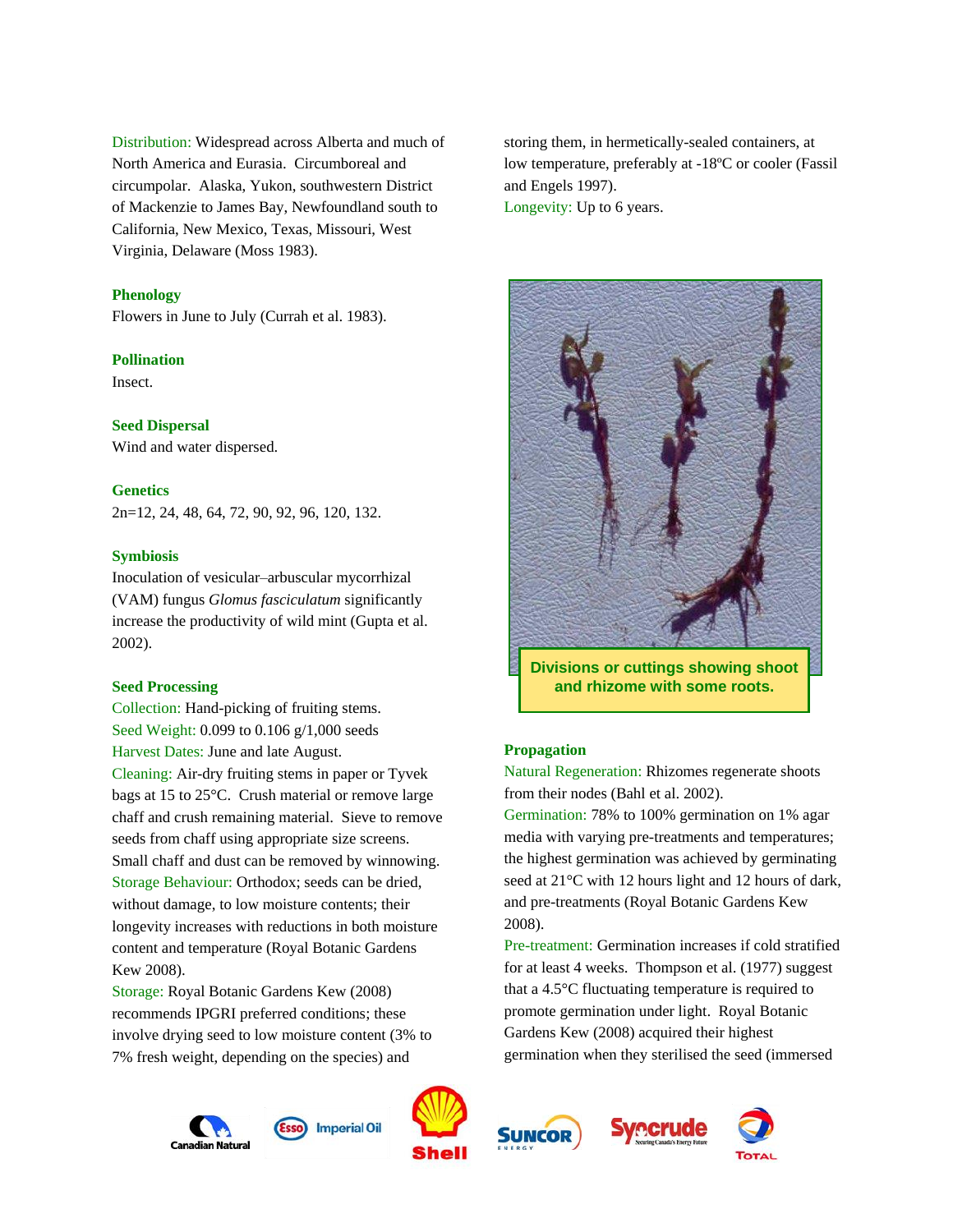in 10% Domestos solution for 5 min), then scarified it (chipped with scalpel) and added 250 mg/l gibberellic acid (GA3) to agar.

Vegetative Propagation: Regenerates primarily by rhizomes. 90% of rhizomes survived the first year and fully established by year three. *Mentha arvensis* spreads in wetlands.

Propagates by rhizome cuttings or division of plants in spring or fall; by tip cuttings in spring, if cuttings placed in sand or vermiculite under intermittent mist or in heated frames, they will root in 21 to 28 days (Currah et al. 1983)

Cold stored suckers can serve as direct sowing material for the late summer crop of mint (Bahl et al. 2002).

Micro-propagation: Have been micro-propagated from axillary buds (Rech and Pires 1986).

#### **Aboriginal/Food Uses**

Food: Mint tea is made by boiling the leaves. Medicinal: Tea can be taken to treat a cough, a cold, congestion, fever, chills, menstrual cramps, to soothe teething babies' gums, to treat tiredness or fatigue, to aid with digestion, to treat children's diarrhoea, to treat headaches and to treat high blood pressure. Also, part of a compound medicine to treat cancer or diabetes, or pain, and used as a wash for sores. Flowers can be grinded and mixed with yarrow and water to use as a wash for infected gums or to relieve a toothache.

#### **Commercial Resources**

Availability: Available through a few nurseries in Alberta and Manitoba.

Cultivars: Available cultivars are not suitable for reclamation.

Uses: Industrial crop used for the production of menthol for use in cosmetic, pharmaceutical, food, and flavouring industries (Gupta et al. 2002).

#### **Photo Credits**

Photos: Wild Rose Consulting, Inc.

Line Diagram: John Maywood, of Bruce Peel Special Collections used by permission University of Alberta.

### **References**

Bahl, J.R., R.P. Bansal and S. Kumar, 2002. Direct planting of the short-duration summer crop using cold stored suckers of menthol mint *Mentha arvensis*. Journal of Horticultural Science & Biotechnology 77(2): 217-219.

Currah, R., A. Smreciu and M. Van Dyk, 1983. Prairie Wildflowers. An illustrated manual of species suitable for cultivation and grassland restoration. The Friends of the Devonian Botanic Garden, University of Alberta, Edmonton, Alberta. 300 pp.

Fassil, H. and J. Engels, 1997. Seed Conservation Research: IPGRI's Strategies and Activities. BGC News 2(9).

<http://www.bgci.org/worldwide/article/349/>[Last accessed June 26, 2013].

Gerling, H.S., M.G. Willoughby, A. Schoepf, K.E. Tannas and C.A Tannas, 1996. A Guide to Using Native Plants on Disturbed Lands. Alberta Agriculture, Food and Rural Development and Alberta Environmental Protection, Edmonton, Alberta. 247 pp.

Gupta, M.L., A. Prasad, M. Ram and S.Kumar, 2002. Effect of the vesicular-arbuscular mycorrhizal (VAM) fungus *Glomus fasciculatum* on the essential oil yield related characters and nutrient acquisition in the crops of different cultivars of Menthol mint (*Mentha arvensis*) under field conditions. Bioresource Technology 81(1): 77-79.

Moss, E.H., 1983. Flora of Alberta. A manual of flowering plants, conifers, ferns, and fern allies found growing without cultivation in the province of Alberta, Canada. 2nd edition. University of Toronto Press, Toronto Ontario. p. 482.